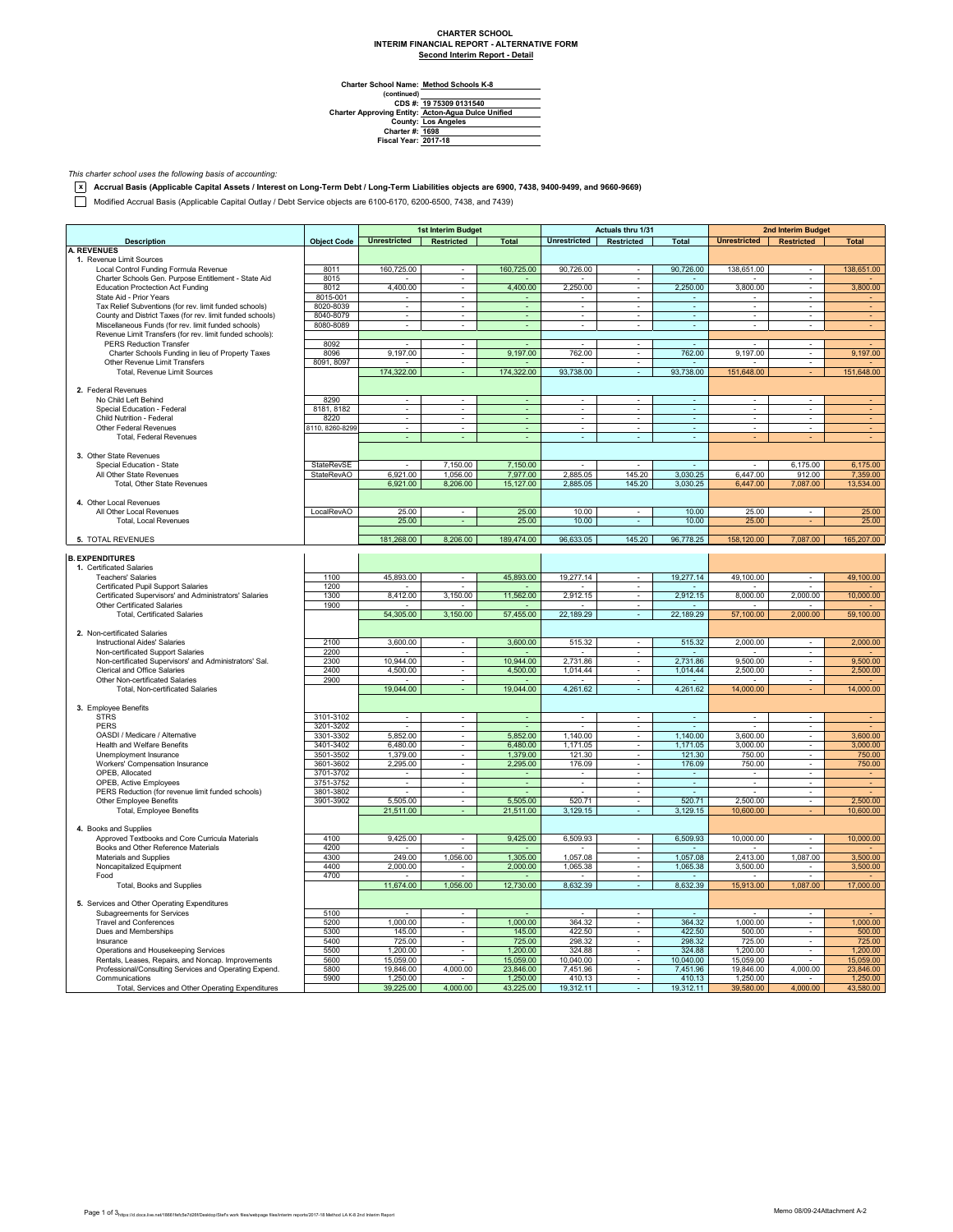## **CHARTER SCHOOL INTERIM FINANCIAL REPORT - ALTERNATIVE FORM Second Interim Report - Detail**

 $\overline{\phantom{0}}$ 

**Method Schools K-8**

Charter School Name<br>
(continued)<br>
CDS #:<br>
Charter Approving Entity:<br>
County:<br>
Charter #:<br>
Fiscal Year: **Los Angeles 1698 2017-18 19 75309 0131540 Acton-Agua Dulce Unified**

*This charter school uses the following basis of accounting:*

**x Accrual Basis (Applicable Capital Assets / Interest on Long-Term Debt / Long-Term Liabilities objects are 6900, 7438, 9400-9499, and 9660-9669)**

Modified Accrual Basis (Applicable Capital Outlay / Debt Service objects are 6100-6170, 6200-6500, 7438, and 7439)

|                                                                     |                    | 1st Interim Budget       |                   | Actuals thru 1/31        |                     |                   | <b>2nd Interim Budget</b> |                          |                   |               |
|---------------------------------------------------------------------|--------------------|--------------------------|-------------------|--------------------------|---------------------|-------------------|---------------------------|--------------------------|-------------------|---------------|
| <b>Description</b>                                                  | <b>Object Code</b> | <b>Unrestricted</b>      | <b>Restricted</b> | <b>Total</b>             | <b>Unrestricted</b> | <b>Restricted</b> | <b>Total</b>              | <b>Unrestricted</b>      | <b>Restricted</b> | <b>Total</b>  |
| 6. Capital Outlay (Objects 6100-6170, 6200-6500 for modified accrua |                    |                          |                   |                          |                     |                   |                           |                          |                   |               |
| Land and Land Improvements                                          | 6100-6170          | $\sim$                   | $\sim$            | ÷                        | $\blacksquare$      | $\sim$            | $\sim$                    | $\sim$                   | ÷.                | $\sim$        |
| Buildings and Improvements of Buildings                             | 6200               | ÷.                       | ÷.                | $\sim$                   | $\sim$              | ÷.                | $\sim$                    | ÷.                       | $\mathbf{r}$      | $\sim$        |
| Books and Media for New School Libraries or Major                   |                    |                          |                   |                          |                     |                   |                           |                          |                   |               |
| Expansion of School Libraries                                       | 6300               | ×.                       | $\sim$            | ä,                       | ä,                  | ÷.                | ÷.                        | $\sim$                   | ÷.                | $\sim$        |
| Equipment                                                           | 6400               | ÷.                       | $\sim$            | $\sim$                   | $\sim$              | $\sim$            | $\sim$                    | $\sim$                   | $\mathbf{r}$      | $\sim$        |
| <b>Equipment Replacement</b>                                        | 6500               | ×.                       | $\sim$            | $\sim$                   | $\sim$              | $\sim$            | $\sim$                    | $\sim$                   | ٠                 | $\sim$        |
| Depreciation Expense (for full accrual only)                        | 6900               | $\sim$                   | $\sim$            | ÷                        | $\blacksquare$      | $\sim$            | $\overline{\phantom{a}}$  | $\sim$                   | ÷.                | ÷             |
| Total, Capital Outlay                                               |                    | ÷                        | $\sim$            | ÷.                       | ÷                   | ÷.                | $\sim$                    | ÷                        | ÷                 | $\sim$        |
|                                                                     |                    |                          |                   |                          |                     |                   |                           |                          |                   |               |
| 7. Other Outgo                                                      |                    |                          |                   |                          |                     |                   |                           |                          |                   |               |
| Tuition to Other Schools                                            | 7110-7143          | $\sim$                   | $\sim$            | $\sim$                   | $\sim$              | $\sim$            | $\sim$                    | $\sim$                   | ÷                 | $\sim$        |
| Transfers of Pass-through Revenues to Other LEAs                    | 7211-7213          | $\sim$                   | $\sim$            | $\sim$                   | $\sim$              | $\sim$            | $\sim$                    | $\sim$                   | ٠                 | $\sim$        |
| Transfers of Apportionments to Other LEAs - Spec. Ed.               | 7221-7223SE        | $\sim$                   | $\sim$            | ÷.                       | $\blacksquare$      | $\sim$            | ÷.                        | $\sim$                   | ä,                | $\sim$        |
| Transfers of Apportionments to Other LEAs - All Other               | 7221-7223AO        | ÷.                       | $\sim$            | ÷.                       | $\sim$              | ÷                 | $\sim$                    | ×.                       | ÷                 | $\sim$        |
| All Other Transfers                                                 | 7281-7299          | $\sim$                   | $\sim$            | $\sim$                   | $\sim$              | $\sim$            | $\sim$                    | $\sim$                   | $\sim$            | $\sim$        |
| <b>Indirect Costs</b>                                               | 7350               | $\mathbf{r}$             |                   |                          | $\mathbf{r}$        |                   | ÷.                        | ä,                       | ä,                | $\sim$        |
| Debt Service:                                                       |                    |                          |                   |                          |                     |                   |                           |                          |                   |               |
| Interest                                                            | 7438               | 550.00                   | $\sim$            | 550.00                   | 345.00              | $\sim$            | 345.00                    | 550.00                   | $\sim$            | 550.00        |
| Principal                                                           | 7439               |                          | ٠                 |                          |                     | $\sim$            |                           |                          | ٠                 |               |
| Total, Other Outgo                                                  |                    | 550.00                   | $\sim$            | 550.00                   | 345.00              | ÷                 | 345.00                    | 550.00                   | ÷                 | 550.00        |
|                                                                     |                    |                          |                   |                          |                     |                   |                           |                          |                   |               |
| 8. TOTAL EXPENDITURES                                               |                    | 146,309.00               | 8,206.00          | 154,515.00               | 57,869.56           | $\sim$            | 57,869.56                 | 137,743.00               | 7,087.00          | 144,830.00    |
|                                                                     |                    |                          |                   |                          |                     |                   |                           |                          |                   |               |
| C. EXCESS (DEFICIENCY) OF REVENUES OVER EXPEND.                     |                    |                          |                   |                          |                     |                   |                           |                          |                   |               |
| BEFORE OTHER FINANCING SOURCES AND USES (A5-B8)                     |                    | 34,959.00                |                   | 34,959.00                | 38,763.49           | 145.20            | 38,908.69                 | 20,377.00                |                   | 20,377.00     |
|                                                                     |                    |                          |                   |                          |                     |                   |                           |                          |                   |               |
| <b>D. OTHER FINANCING SOURCES / USES</b>                            |                    |                          |                   |                          |                     |                   |                           |                          |                   |               |
| 1. Other Sources                                                    | 8930-8979          | $\sim$                   | $\sim$            | $\blacksquare$           | ä,                  | $\sim$            | $\sim$                    | $\sim$                   | ÷,                | $\sim$        |
| 2. Less: Other Uses                                                 | 7630-7699          | $\sim$                   | $\sim$            | $\sim$                   | $\blacksquare$      | $\sim$            | $\sim$                    | $\sim$                   | ÷.                | $\sim$        |
| 3. Contributions Between Unrestricted and Restricted Accounts       |                    |                          |                   |                          |                     |                   |                           |                          |                   |               |
| (must net to zero)                                                  | 8980-8999          | ×.                       | $\sim$            | $\blacksquare$           | ä,                  | $\sim$            | $\sim$                    | $\sim$                   | ÷,                | $\sim$        |
|                                                                     |                    |                          |                   |                          |                     |                   |                           |                          |                   |               |
| 4. TOTAL OTHER FINANCING SOURCES / USES                             |                    | $\overline{\phantom{a}}$ | $\sim$            | $\sim$                   | $\sim$              | $\sim$            | $\sim$                    |                          |                   | $\sim$        |
|                                                                     |                    |                          |                   |                          |                     |                   |                           |                          |                   |               |
| E. NET INCREASE (DECREASE) IN FUND BALANCE (C + D4)                 |                    | 34.959.00                |                   | 34.959.00                | 38.763.49           | 145.20            | 38.908.69                 | 20.377.00                |                   | 20.377.00     |
|                                                                     |                    |                          |                   |                          |                     |                   |                           |                          |                   |               |
| F. FUND BALANCE, RESERVES                                           |                    |                          |                   |                          |                     |                   |                           |                          |                   |               |
| 1. Beginning Fund Balance                                           |                    |                          |                   |                          |                     |                   |                           |                          |                   |               |
| a. As of July 1                                                     | 9791               | (209, 068.50)            | $\sim$            | (209, 068.50)            | (209, 068.50)       | $\sim$            | (209, 068.50)             | (209, 068.50)            | $\sim$            | (209, 068.50) |
| b. Adjustments to Beginning Balance                                 | 9793, 9795         |                          | $\sim$            |                          |                     | $\sim$            |                           |                          | ٠                 |               |
| c. Adjusted Beginning Balance                                       |                    | (209.068.50)             | $\sim$            | (209.068.50)             | (209.068.50)        | $\sim$            | (209.068.50)              | (209.068.50)             | $\omega$ .        | (209.068.50)  |
| 2. Ending Fund Balance, June 30 (E + F.1.c.)                        |                    | (174.109.50)             | $\sim$            | (174.109.50)             | (170.305.01)        | 145.20            | (170.159.81)              | (188.691.50)             |                   | (188, 691.50) |
|                                                                     |                    |                          |                   |                          |                     |                   |                           |                          |                   |               |
| Components of Ending Fund Balance (Optional):                       |                    |                          |                   |                          |                     |                   |                           |                          |                   |               |
| Reserve for Revolving Cash (equals object 9130)                     | 9711               | ×.                       | $\sim$            | ÷.                       | $\sim$              | $\sim$            | $\sim$                    | $\sim$                   | $\mathbf{r}$      | $\sim$        |
| Reserve for Stores (equals object 9320)                             | 9712               | ×.                       | $\sim$            | ÷.                       | ä,                  | $\sim$            | $\omega$                  | $\sim$                   | ٠                 | ÷             |
| Reserve for Prepaid Expenditures (equals object 9330)               | 9713               | $\sim$                   | $\sim$            | $\sim$                   | $\sim$              | $\sim$            | $\sim$                    | $\sim$                   | $\mathbf{r}$      | $\sim$        |
| Reserve for All Others                                              | 9719               | ÷.                       | $\sim$            | ÷                        | $\sim$              | $\sim$            | $\sim$                    | $\Delta$                 | $\sim$            | $\sim$        |
| <b>General Reserve</b>                                              | 9730               | 4,389.27                 | $\sim$            | 4,389.27                 | 1,162.90            | ÷                 | 1,162.90                  | 4,132.29                 | ٠                 | 4,132.29      |
| <b>Legally Restricted Balance</b>                                   | 9740               | $\sim$                   | $\sim$            | $\overline{\phantom{a}}$ | $\sim$              | $\sim$            | $\sim$                    | $\overline{a}$           | $\sim$            | $\sim$        |
| Designated for Economic Uncertainties                               | 9770               | $\mathbf{r}$             | $\sim$            | $\sim$                   | $\sim$              | $\sim$            | $\sim$                    | $\overline{\phantom{a}}$ | $\mathbf{r}$      | $\sim$        |
| <b>Other Designations</b>                                           | 9775, 9780         |                          | $\sim$            |                          |                     | ÷.                | ÷.                        |                          | ÷.                |               |
| Undesignated / Unappropriated Amount                                | 9790               | (178, 498.77)            | $\sim$            | (178, 498.77)            | (171, 467.91)       | 145.20            | (171.322.71)              | (192.823.79)             | ÷                 | (192, 823.79) |